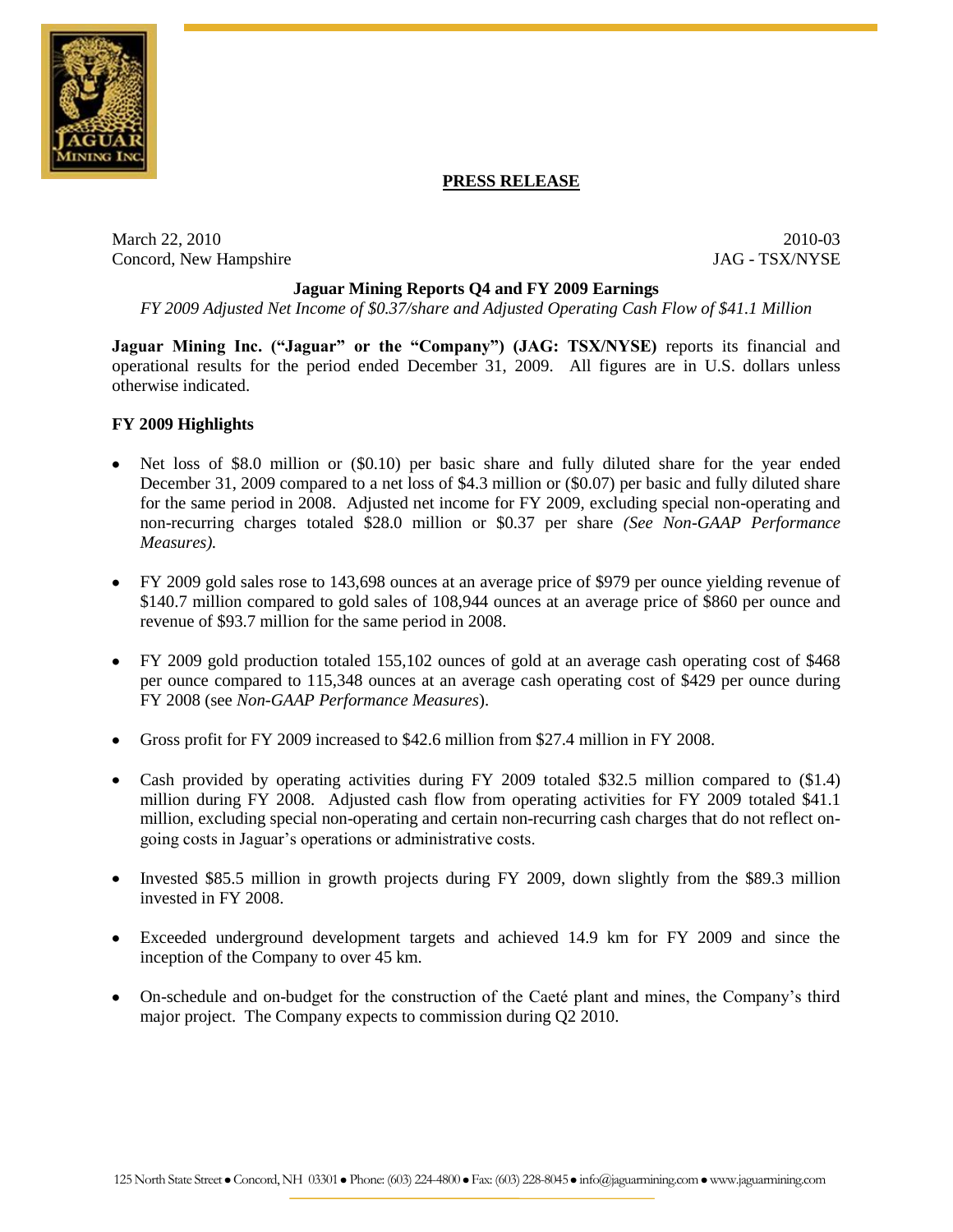### **Q4 2009 Highlights**

A Q4 2009 net loss of \$29.4 million or (\$0.36) per basic and fully diluted share compared to a net loss of \$3.4 million or (\$0.05) per basic and fully diluted share in Q4 2008. The Company recognized special and non-recurring charges of \$30.5 million in Q4 2009, including: (a) \$16.9 million for charges related to the repurchase or redemption of all Cdn.\$86.25 million of the Company's then outstanding 10.5% secured notes that were issued pursuant to an indenture in March 2007, which notes were repurchased or redeemed early in November 2009; (b) \$3.5 million to write-down the asset value of the Sabará operation, a non-core facility which has remained idle since August 2009; (c) \$0.8 million of charges related to strategic asset reviews during the year, which management believed did not merit further analysis or an investment; (d) stock compensation expense of \$7.0 million, the largest portion of which was related to the strengthening of the Company's stock value as well as charges associated with changes imposed by Jaguar's Board related to vesting schedules for previous awards; (e) additional depletion related to unconverted resources of \$1.0 million and (f) other charges of \$1.3 million *(See Non-GAAP Performance Measures).*

Excluding these special and non-recurring charges, Jaguar posted an adjusted Q4 2009 net income of \$1.1 million or \$0.01 per share.

- Q4 2009 gold sales rose to 35,944 ounces at an average price of \$1,099 per ounce yielding revenue of \$39.5 million compared to Q4 2008 gold sales of 35,138 ounces at an average price of \$793 per ounce and revenue of \$27.9 million. This represents a 42% increase in gold sales revenue.
- Q4 2009 gold production totaled 39,891 ounces at an average cash operating cost of \$539 per ounce compared to 37,916 ounces at an average cash operating cost of \$396 per ounce during the same period last year, a production increase of 5% (see *Non-GAAP Performance Measures*).
- Q4 2009 gross profit increased to \$10.4 million from \$7.1 million in Q4 2008, a gross profit increase of 46%.
- Q4 2009 cash generated by operating activities totaled \$1.2 million compared to (\$5.5) million in Q4 2008. Excluding the cash portion of the special non-operating and non-recurring charges noted above, which totaled approximately \$8.3 million, adjusted operating cash flow totaled \$9.5 million in Q4 2009.
- $\bullet$ Jaguar invested \$32.6 million in growth projects in Q4 2009, up 134% from the \$13.9 million invested in Q4 2008.
- In early-Q4 2009, the Company completed the construction of the Phase I expansion at Turmalina to boost annual gold production capacity at Turmalina from 80,000 ounces per year to 100,000 ounces per year and the mill operated at design levels during the quarter.
- Repurchased all outstanding Cdn.\$86.25 million principal amount of the Company's 10.5% Secured  $\bullet$ Notes due March 23, 2012.
- Jaguar acquired Mineração Chega Tudo Ltda. ("MCT") from Companhia Nacional de Mineração ("CNM"), an indirect, wholly-owned subsidiary of Kinross Gold Corporation ("Kinross") in Q4 2009 for \$42.5 million, which includes \$3.5 million adjustment to reflect the fair value for accounting purposes on the closing date. Jaguar issued 3,377,354 common shares to satisfy the purchase price of \$39 million. MCT holds the minerals licenses for the Gurupi Project, which the Company is moving forward to develop.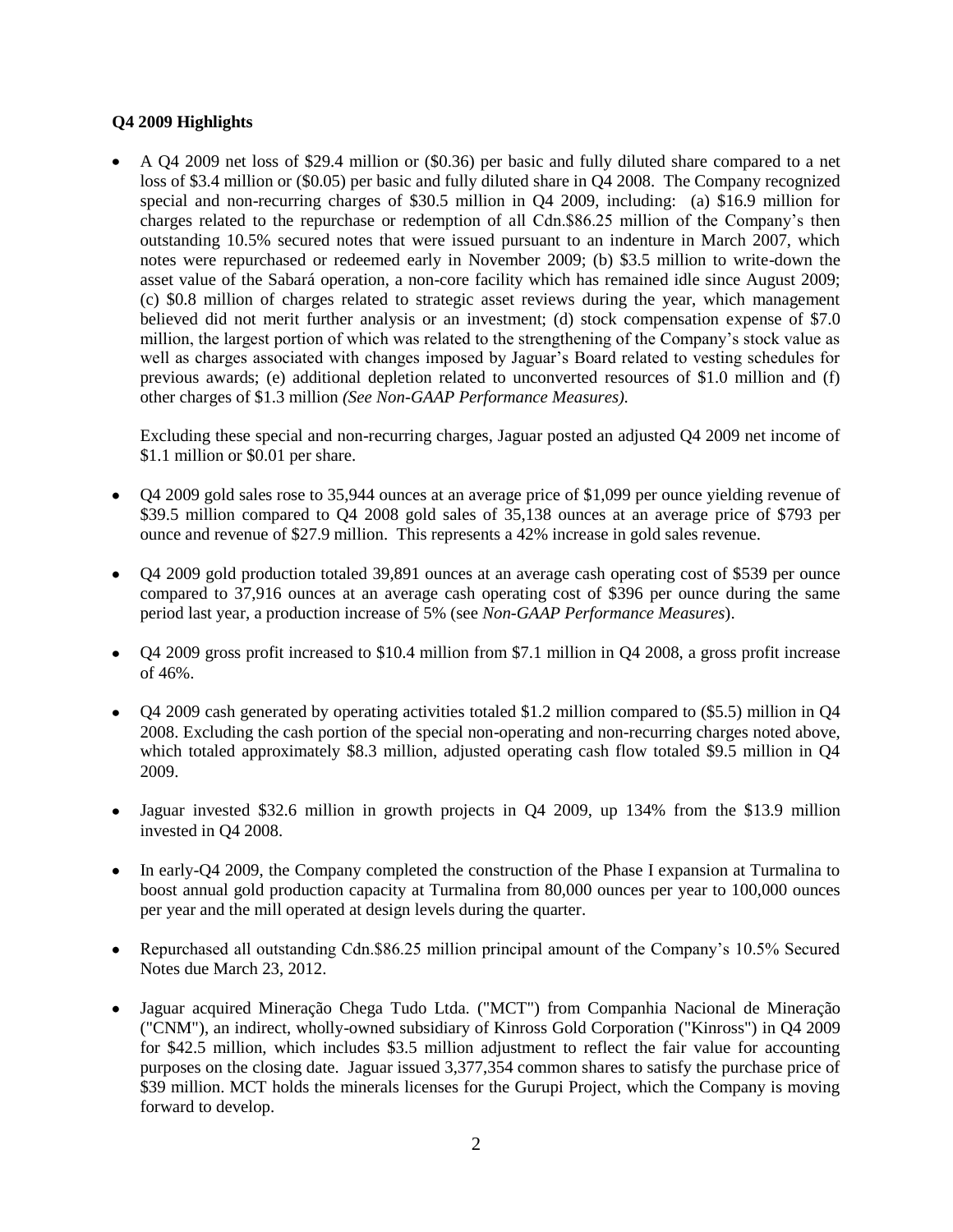Subsequent to the closing of the MCT transaction, the Company filed a technical resource statement on SEDAR compliant with National Instrument ("NI") 43-101for the Gurupi Project, which contains measured and indicated resources of approximately 2.52 million ounces of gold and additional inferred resources of 0.62 million ounces.

A feasibility study for the Gurupi Project was initiated by the Company prior to the closing with Kinross and is scheduled to be completed in early-April 2010.

As of December 31, 2009 the Company held cash, cash equivalents and short-term investments of approximately \$121.3 million.

Commenting on the 2009 accomplishments, Daniel R. Titcomb, Jaguar's President and CEO stated, "As we began 2009, given the state of credit, financial and commodity markets, we made some tough decisions. We had placed our Caeté Project on-hold, slashed operating and exploration budgets and trimmed staff to preserve capital. Fortunately, capital markets improved and we were able to raise the funds to re-take the Caeté Project at a critical time and place Jaguar's production plans back on-track. As the year progressed, our operations continued to perform well and a buoyant gold market allowed us to streamline our capital structure with the elimination of the 10.5% secured notes through funds raised in a convertible offering. The elimination of those secured notes allowed us to regain valuable collateral which we intend to put to work to further grow our asset base."

Mr. Titcomb added, "During the fourth quarter, our production assets performed as expected, even though sequencing at the mines changed temporarily. The result was lower grade ore was used to feed the mill. Within the next 30 to 45 days, we expect to commission our third major operation at Caeté. Completion of this new project achieves an important step in our plan to reach the mid-tier status within the next 18 months."

### **Summary of Key Operating Results**

The following is a summary of key operating results.

|                                                 | <b>Three Months Ended</b><br>December 31 |            |    | <b>Year Ended</b><br>December 31 |     |            |    |            |
|-------------------------------------------------|------------------------------------------|------------|----|----------------------------------|-----|------------|----|------------|
|                                                 |                                          | 2009       |    | 2008                             |     | 2009       |    | 2008       |
| (unaudited)                                     |                                          |            |    |                                  |     |            |    |            |
| (\$ in 000s, except per share amounts)          |                                          |            |    |                                  |     |            |    |            |
| Gold sales                                      | \$                                       | 39.497     | \$ | 27,874                           | \$. | 140.734    | \$ | 93.657     |
| Ounces sold                                     |                                          | 35,944     |    | 35,138                           |     | 143.698    |    | 108,944    |
| Average sales price \$ / ounce                  |                                          | 1.099      |    | 793                              |     | 979        |    | 860        |
| Gross profit                                    |                                          | 10,363     |    | 7.103                            |     | 42,583     |    | 27,354     |
| Net loss                                        |                                          | (29, 381)  |    | (3, 443)                         |     | (7,992)    |    | (4,256)    |
| Basic loss per share                            |                                          | (0.36)     |    | (0.05)                           |     | (0.10)     |    | (0.07)     |
| Diluted loss per share                          |                                          | (0.36)     |    | (0.05)                           |     | (0.10)     |    | (0.07)     |
| Weighted avg. # of shares outstanding - basic   |                                          | 80,738,919 |    | 63,982,281                       |     | 76,410,916 |    | 62,908,676 |
| Weighted avg. # of shares outstanding - diluted |                                          | 80.738.919 |    | 63,982,281                       |     | 76.410.916 |    | 62,908,676 |

Additional details are available in the Company's filings on SEDAR and EDGAR, including Management's Discussion and Analysis of Financial Condition and Results of Operations and Interim Consolidated Financial Statements for the period ended December 31, 2009.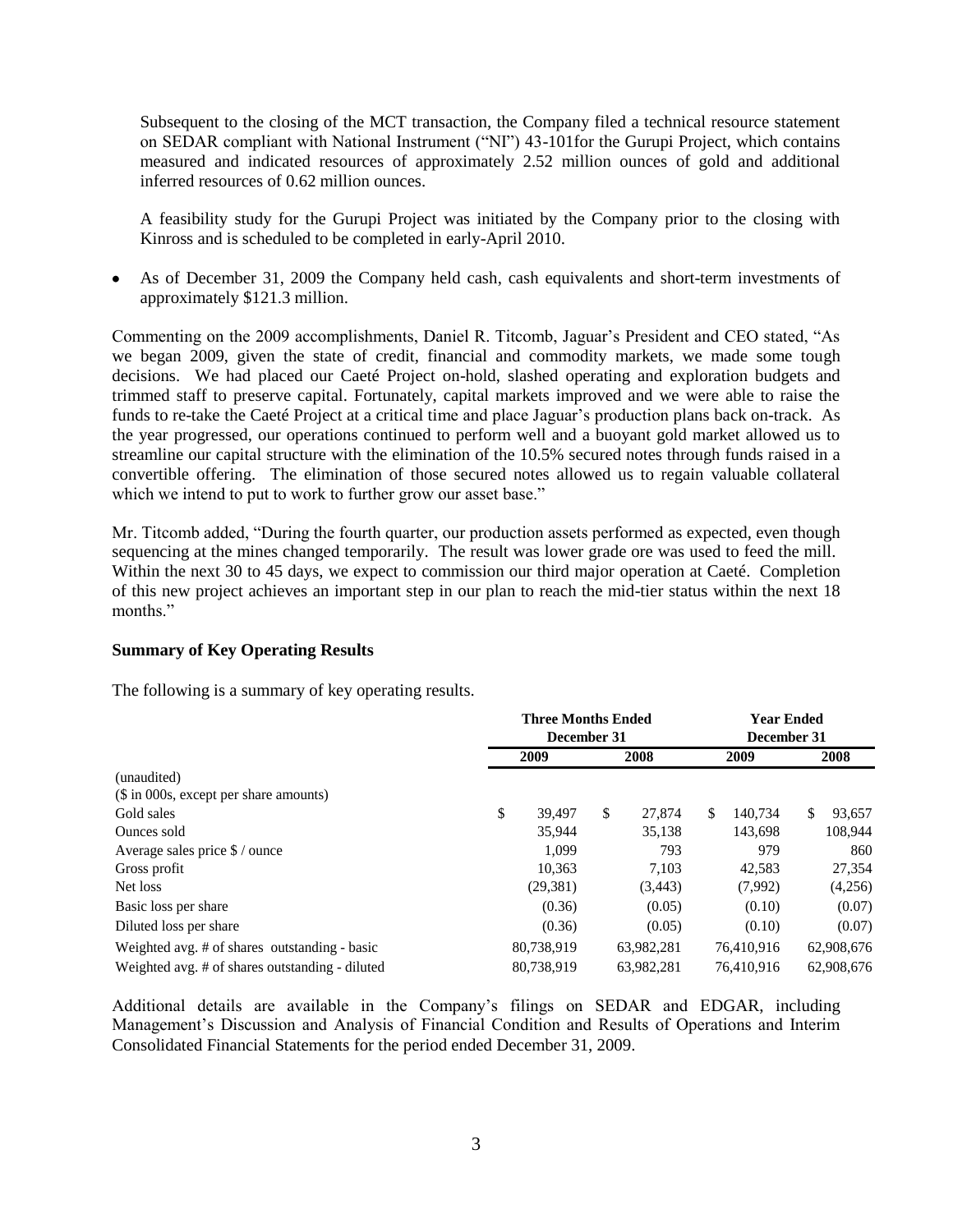#### **Non-GAAP Performance Measures**

The Company has included the non-GAAP performance measures discussed below in this press release. These non-GAAP performance measures do not have any standardized meaning prescribed by Canadian GAAP ("GAAP") and, therefore, may not be comparable to similar measures presented by other companies. The Company believes that, in addition to conventional measures prepared in accordance with GAAP, these non-GAAP measures provide investors with additional information that will better enable them to evaluate the Company's performance. Accordingly, these Non-GAAP measures are intended to provide additional information and should not be considered in isolation or as a substitute for measures of performance prepared with GAAP.

The Company has included cash operating cost per tonne processed, cash operating cost per ounce processed and cash operating margin per ounce because it believes these figures are a useful indicator of a mine's performance as they provide: (i) a measure of the mine's cash margin per ounce, by comparison of the cash operating costs per ounce to the price of gold; (ii) the trend in costs as the mine matures; and, (iii) an internal benchmark of performance to allow for comparison against other mines. Additionally, the Company has provided Adjusted Net Income and Adjusted Cash Flow information which reflect the elimination of special non-operating and certain non-recurring charges that do not reflect on-going costs in Jaguar's operations or administrative costs. The definitions for these performance measures and reconciliation of the non-GAAP measures to reported GAAP measures are set out in the following tables.

### **Adjusted Net Income**

(\$000s)

|                                                       |     | <b>Three Months</b><br><b>Ended December</b><br>31, 2009 | <b>Year Ended</b><br>December 31,<br>2009 |
|-------------------------------------------------------|-----|----------------------------------------------------------|-------------------------------------------|
| Net (loss) as reported                                | -\$ | (29, 381)                                                | \$<br>(7,992)                             |
| Adjustments:                                          |     |                                                          |                                           |
| Note payable redemption                               |     | 16,902                                                   | 16,902                                    |
| Stock based compensation <sup>(1)</sup>               |     | 6.981                                                    | 11,080                                    |
| Write-down of Sabará operation                        |     | 3,522                                                    | 3,522                                     |
| Strategic asset review                                |     | 838                                                      | 838                                       |
| Additional depletion related to unconverted resources |     | 963                                                      | 1,858                                     |
| Other                                                 |     | 1,293                                                    | 1.763                                     |
| Adjusted net income                                   | \$  | 1,118                                                    | \$<br>27,971                              |

 $<sup>(1)</sup>$  Stock based compensation excludes \$57 and \$164 from options for the three months and year ended.</sup>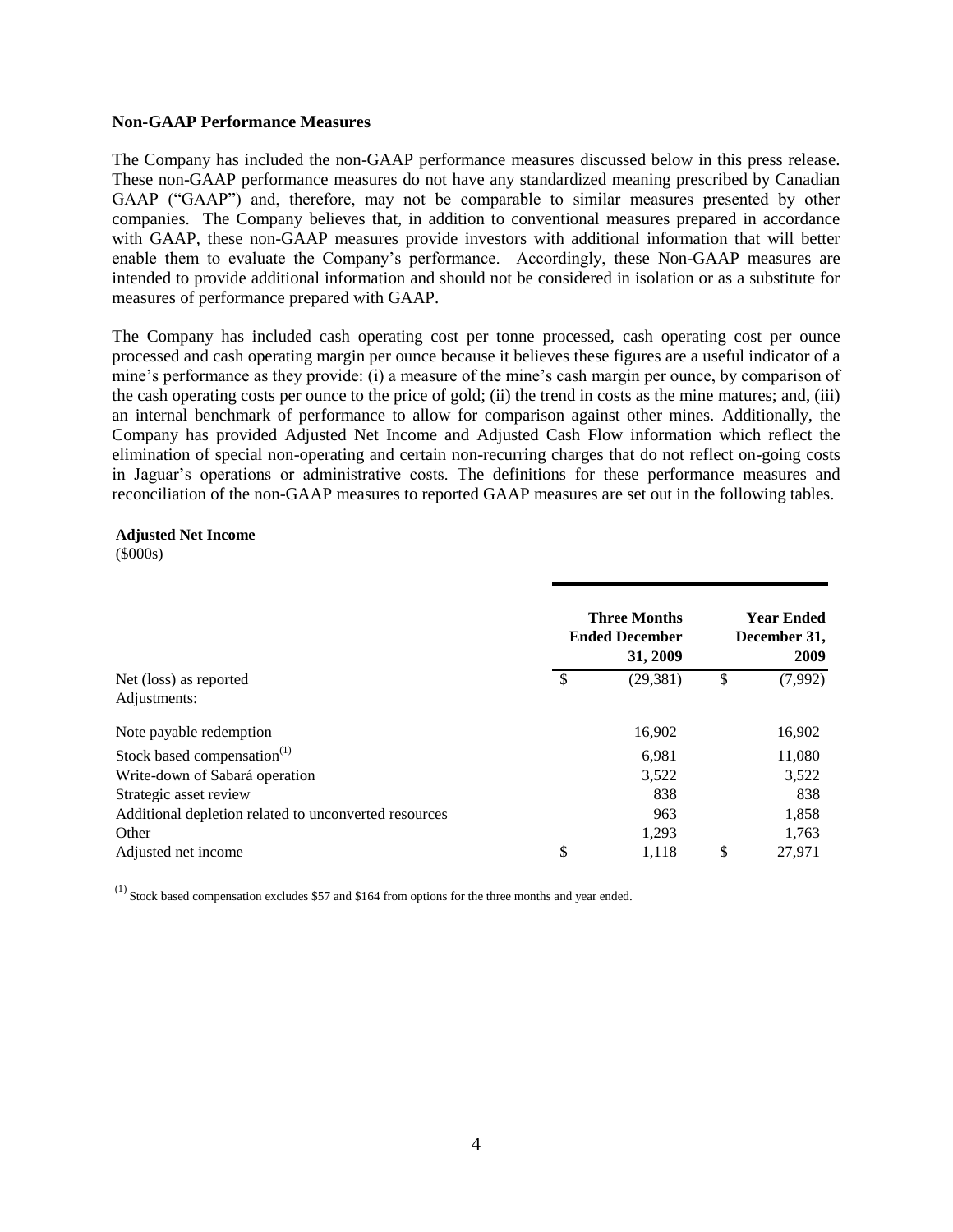### **Adjusted Cash provided by operating activities**

(\$000s)

|                                                                   |    | <b>Three Months</b><br><b>Ended December</b><br>31, 2009 | <b>Year Ended</b><br>December 31,<br>2009 |
|-------------------------------------------------------------------|----|----------------------------------------------------------|-------------------------------------------|
| Cash provided by operating activities as reported<br>Adjustments: | S  | 1.189                                                    | \$<br>31,923                              |
| Note payable redemption                                           |    | 4.082                                                    | 4,082                                     |
| Stock based compensation                                          |    | 3,283                                                    | 3,283                                     |
| Additional depletion related to unconverted resources             |    | 963                                                      | 1,858                                     |
| Adjusted cash provided by operating activities                    | \$ | 9.517                                                    | \$<br>41,146                              |

| Cash Operating Margin per oz of gold       |    | <b>Three Months</b><br><b>Ended December</b><br>31, 2009 |    | <b>Year Ended</b><br>December 31,<br>2009 |
|--------------------------------------------|----|----------------------------------------------------------|----|-------------------------------------------|
| Average sales price per oz of gold<br>less | \$ | 1.099                                                    | \$ | 979                                       |
| Cost per oz of gold produced<br>equals     |    | 539                                                      |    | 468                                       |
| Cash operating margin per oz of gold       | S  | 560                                                      | S  | 511                                       |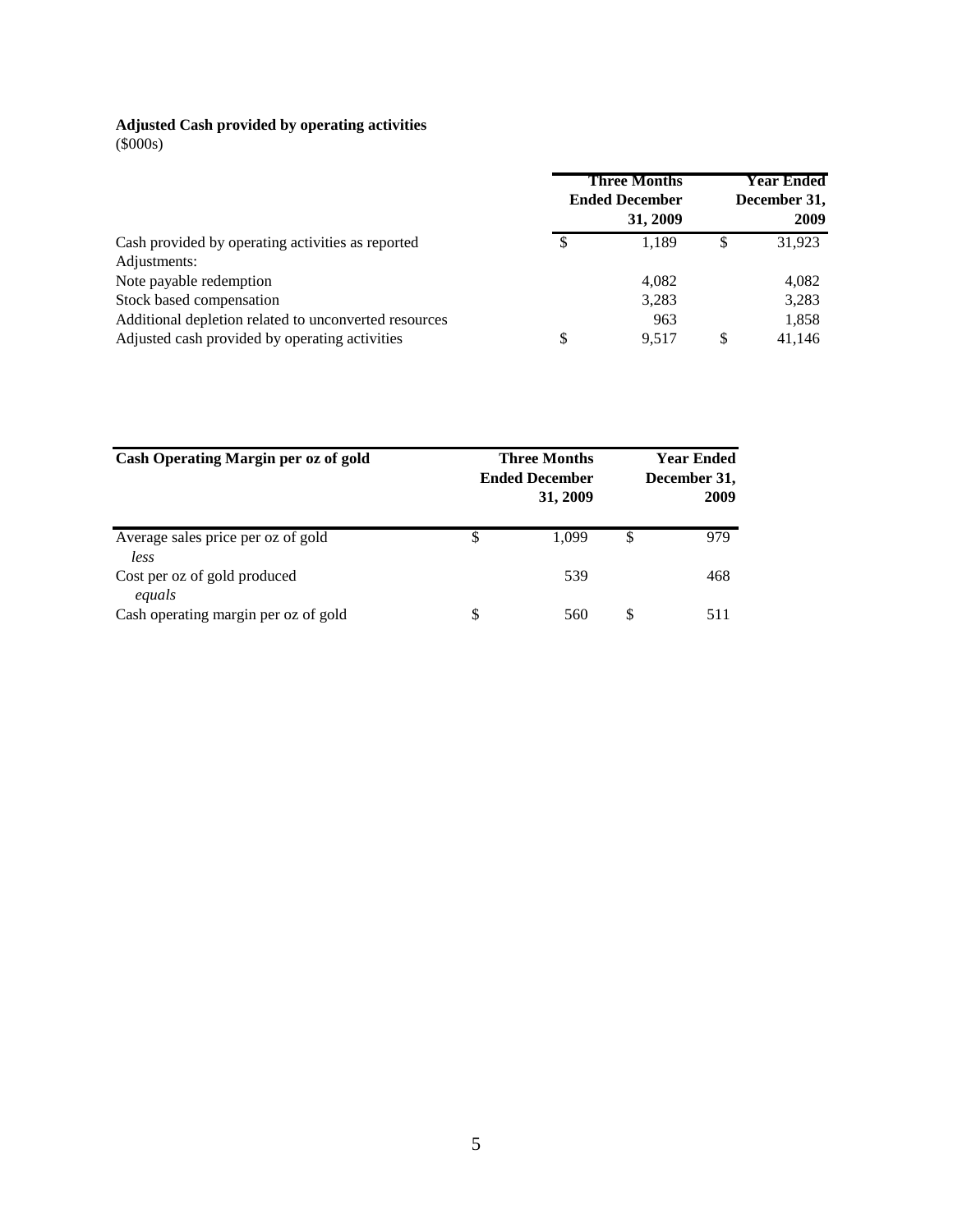| <b>Summary of Cash Operating Cost per tonne processed</b>    |                                                          | <b>Three Months</b><br><b>Ended December</b><br>31, 2009 | <b>Year Ended</b><br>December 31,<br>2009    |
|--------------------------------------------------------------|----------------------------------------------------------|----------------------------------------------------------|----------------------------------------------|
| Production costs per statement of operations <sup>1</sup>    | $\mathbb{S}$                                             | 19,306,000                                               | \$<br>70,117,000                             |
| Change in inventory $2$                                      |                                                          | 2,548,000                                                | 2,396,000                                    |
| Operational cost of gold produced <sup>3</sup><br>divided by |                                                          | 21,854,000                                               | 72,513,000                                   |
| Tonnes processed<br>equals                                   |                                                          | 357,000                                                  | 1,403,000                                    |
| Cost per tonne processed                                     | \$                                                       | 61.20                                                    | \$<br>51.70                                  |
| <b>Turmalina Cash Operating Cost per tonne processed</b>     |                                                          | <b>Three Months</b><br><b>Ended December</b><br>31, 2009 | Year<br><b>Ended</b><br>December 31,         |
|                                                              |                                                          |                                                          | 2009                                         |
| Production costs                                             | \$                                                       | 9,291,000                                                | \$<br>33,029,000                             |
| Change in inventory $2$                                      |                                                          | 1,970,000                                                | 2,016,000                                    |
| Operational cost of gold produced <sup>3</sup><br>divided by |                                                          | 11,261,000                                               | 35,045,000                                   |
| Tonnes processed<br>equals                                   |                                                          | 179,000                                                  | 588,000                                      |
| Cost per tonne processed                                     | \$                                                       | 63.00                                                    | \$<br>59.60                                  |
| Paciência Cash Operating Cost per tonne processed            |                                                          | <b>Three Months</b>                                      | Year                                         |
|                                                              |                                                          | <b>Ended December</b><br>31, 2009                        | <b>Ended</b><br>December 31,<br>2009         |
| Production costs                                             | \$                                                       | 10,015,000                                               | \$<br>33,667,000                             |
| Change in inventory $2$                                      |                                                          | 578,000                                                  | (612,000)                                    |
| Operational cost of gold produced <sup>3</sup><br>divided by |                                                          | 10,593,000                                               | 33,055,000                                   |
| Tonnes processed<br>equals                                   |                                                          | 178,000                                                  | 646,000                                      |
| Cost per tonne processed                                     | \$                                                       | 59.30                                                    | \$<br>51.20                                  |
| Sabará Cash Operating Cost per tonne processed               | <b>Three Months</b><br><b>Ended December</b><br>31, 2009 |                                                          | Year<br><b>Ended</b><br>December 31,<br>2009 |
| Production cost                                              | \$                                                       |                                                          | \$<br>3,421,000                              |
| Change in inventory $2$                                      |                                                          |                                                          | 992,000                                      |
| Operational cost of gold produced <sup>3</sup><br>divided by |                                                          |                                                          | 4,413,000                                    |
| Tonnes processed<br>equals                                   |                                                          |                                                          | 169,000                                      |
| Cost per tonne processed                                     | \$                                                       |                                                          | \$<br>26.10                                  |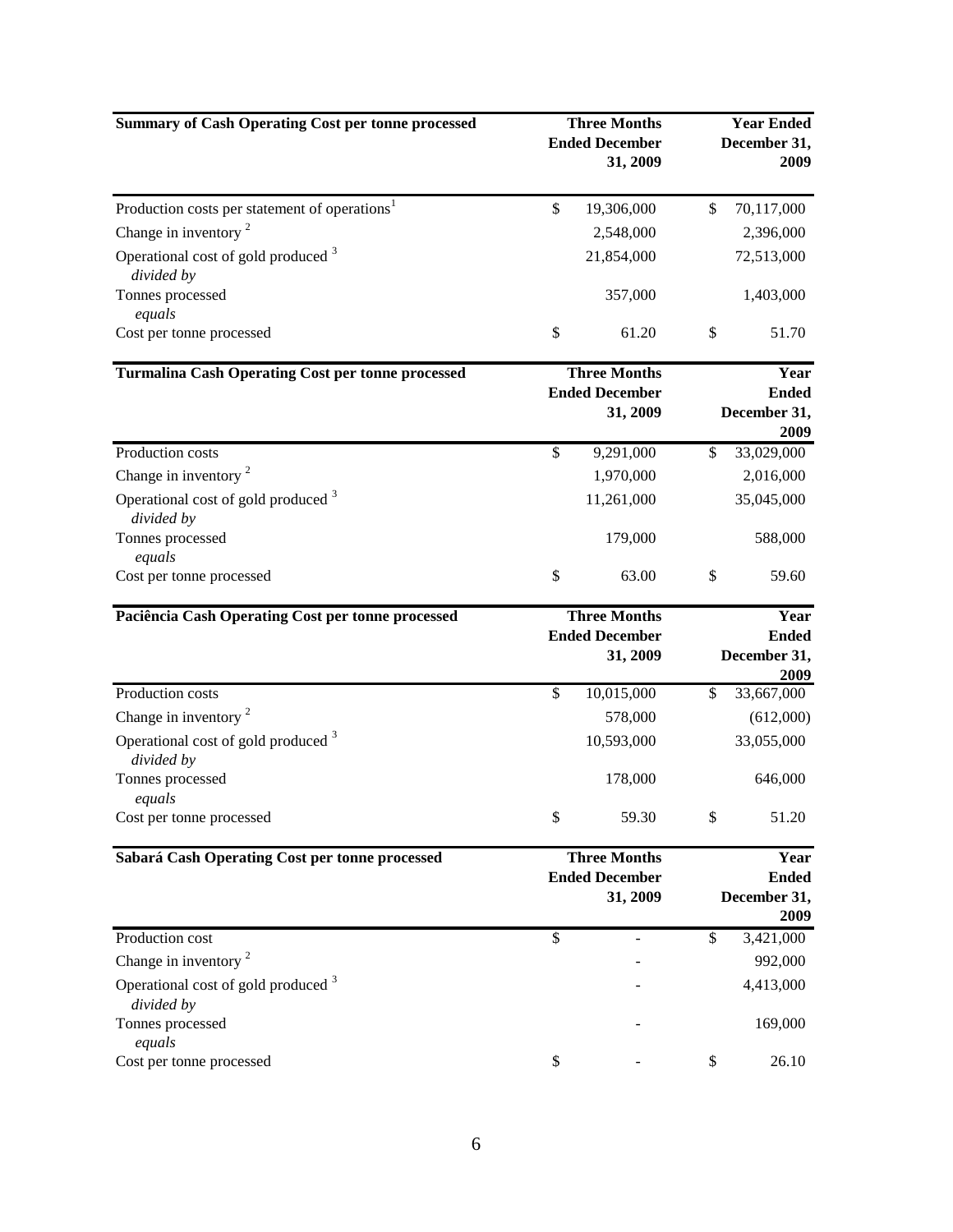| Summary of Cash Operating Cost per oz of gold produced       | <b>Three Months</b><br><b>Ended December</b><br>31, 2009 | Year<br><b>Ended December</b><br>31, 2009 |                                           |  |
|--------------------------------------------------------------|----------------------------------------------------------|-------------------------------------------|-------------------------------------------|--|
| Production costs per statement of operations <sup>1</sup>    | \$<br>19,306,000                                         | \$                                        | 70,117,000                                |  |
| Change in inventory <sup>2</sup>                             | 2,195,000                                                |                                           | 2,471,000                                 |  |
| Operational cost of gold produced <sup>3</sup><br>divided by | 21,501,000                                               |                                           | 72,588,000                                |  |
| Gold produced (oz)<br>equals                                 | 39,890                                                   |                                           | 155,102                                   |  |
| Cost per oz of gold produced                                 | \$<br>539                                                | \$                                        | 468                                       |  |
| Turmalina Plant Cash Operating Cost per oz produced          | <b>Three Months</b><br><b>Ended December</b><br>31, 2009 |                                           | Year<br><b>Ended December</b><br>31, 2009 |  |
| Production costs                                             | \$<br>9,291,000                                          | \$                                        | 33,029,000                                |  |
| Change in inventory $2$                                      | 1,798,000                                                |                                           | 1,767,000                                 |  |
| Operational cost of gold produced <sup>3</sup><br>divided by | 11,089,000                                               |                                           | 34,796,000                                |  |
| Gold produced (oz)<br>equals                                 | 21,184                                                   |                                           | 82,070                                    |  |
| Cost per oz of gold produced                                 | \$<br>523                                                | \$                                        | 424                                       |  |
| Paciência Plant Cash Operating Cost per oz produced          | <b>Three Months</b><br><b>Ended December</b><br>31, 2009 |                                           | Year<br><b>Ended December</b><br>31, 2009 |  |
| Production costs                                             | \$<br>10,015,000                                         | \$                                        | 33,667,000                                |  |
| Change in inventory <sup>2</sup>                             | 397,000                                                  |                                           | (200,000)                                 |  |
| Operational cost of gold produced <sup>3</sup><br>divided by | 10,412,000                                               |                                           | 33,467,000                                |  |
| Gold produced (oz)<br>equals                                 | 18,707                                                   |                                           | 66,671                                    |  |
| Cost per oz of gold produced                                 | \$<br>556                                                | \$                                        | 502                                       |  |
| Sabará Cash Operating Cost per oz produced                   | <b>Three Months</b><br><b>Ended December</b><br>31, 2009 |                                           | Year<br><b>Ended December</b><br>31, 2009 |  |
| Production costs                                             | \$                                                       | \$                                        | 3,421,000                                 |  |
| Change in inventory <sup>2</sup>                             |                                                          |                                           | 904,000                                   |  |
| Operational cost of gold produced <sup>3</sup><br>divided by |                                                          |                                           | 4,325,000                                 |  |
| Gold produced (oz)<br>equals                                 |                                                          |                                           | 6,360                                     |  |
| Cost per oz of gold produced                                 | \$                                                       | \$                                        | 680                                       |  |

<sup>1</sup>Production costs do not include cost of goods sold adjustment of approximately \$1.5 million for the three months ended December 31, 2009 and \$4.2 million for the twelve months ended December 31, 2009.

<sup>2</sup>Under the Company's revenue recognition policy, revenue is recognized when legal title passes. Since total cash operating costs are calculated on a production basis, this change reflects the portion of gold production for which revenue has not been recognized in the period.

<sup>3</sup> The basis for calculating cost per ounce produced includes the change to gold in process inventory, whereas the cost per tonne processed does not.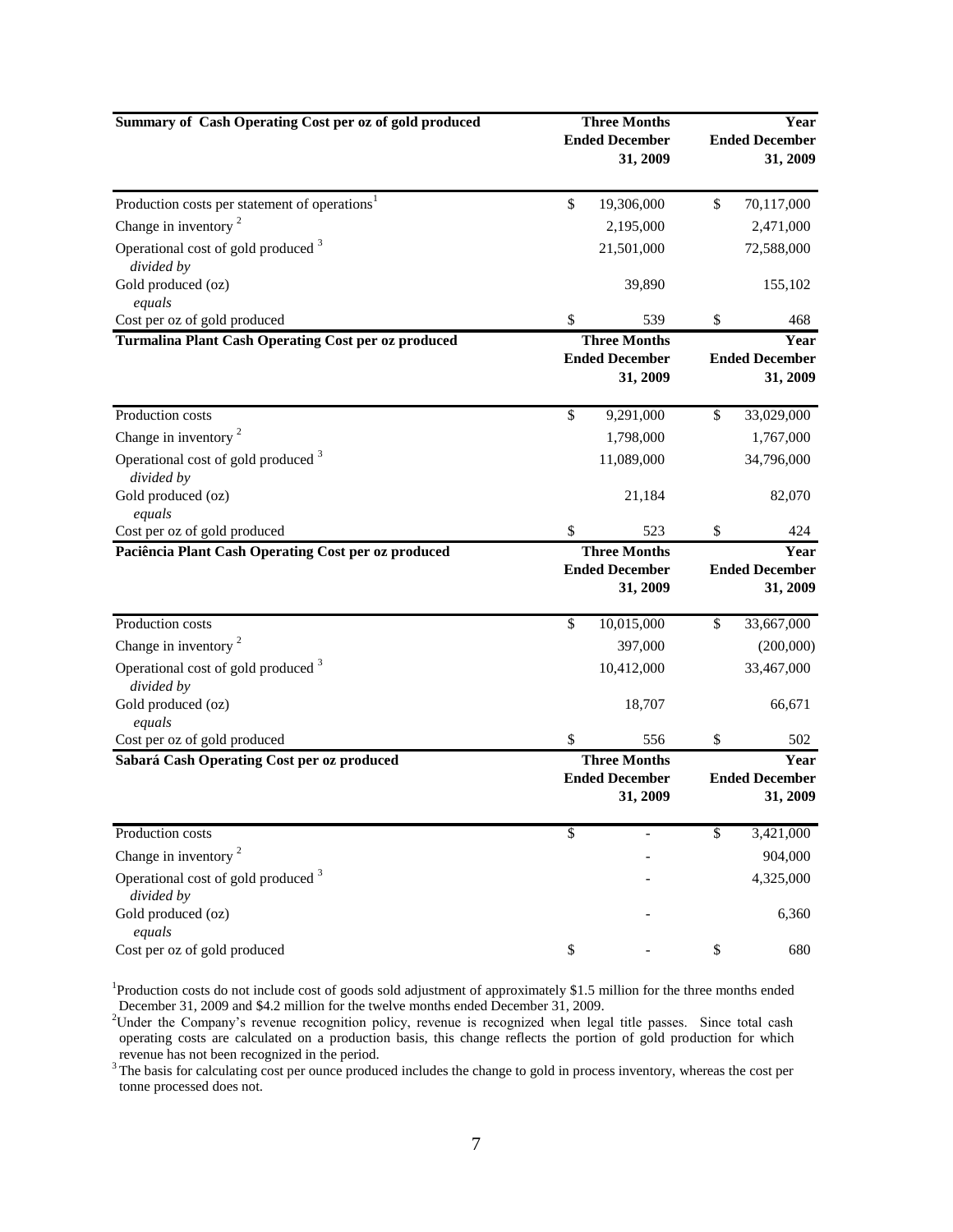The following tables are included in Jaguar's audited financial statements as filed on SEDAR and EDGAR. Readers should refer to those filings for the associated footnotes which are an integral part of the tables.

## **JAGUAR MINING INC.**

Consolidated Balance Sheet

(Expressed in thousands of U.S. dollars)

| 2009<br>2008<br>Assets<br>Current assets:<br>\$<br>121,256<br>20,560<br>Cash and cash equivalents<br>\$<br>19,946<br>36,986<br>Inventory<br>5,351<br>Prepaid expenses and sundry assets<br>19,050<br>Unrealized foreign exchange gains<br>1,280<br>45,857<br>178,572<br>Prepaid expenses and sundry assets<br>35,837<br>26,164<br>Net smelter royalty<br>1,006<br>1,006<br>3,106<br>Restricted cash<br>108<br>205,329<br>148,422<br>Property, plant and equipment<br>Mineral exploration projects<br>129,743<br>79,279<br>\$<br>550,595<br>$\overline{\boldsymbol{\mathsf{s}}}$<br>303,834<br>Liabilities and Shareholders' Equity<br><b>Current liabilities:</b><br>\$<br>Accounts payable and accrued liabilities<br>22,892<br>\$<br>13,416<br>5,366<br>4,319<br>Notes payable<br>8,626<br>Income taxes payable<br>15,641<br>Asset retirement obligations<br>510<br>1,337<br>2,421<br>Unrealized foreign exchange losses<br>44,409<br>30,119<br>Deferred compensation liability<br>8,616<br>434<br>Notes payable<br>126,784<br>69,729 |
|-----------------------------------------------------------------------------------------------------------------------------------------------------------------------------------------------------------------------------------------------------------------------------------------------------------------------------------------------------------------------------------------------------------------------------------------------------------------------------------------------------------------------------------------------------------------------------------------------------------------------------------------------------------------------------------------------------------------------------------------------------------------------------------------------------------------------------------------------------------------------------------------------------------------------------------------------------------------------------------------------------------------------------------------|
|                                                                                                                                                                                                                                                                                                                                                                                                                                                                                                                                                                                                                                                                                                                                                                                                                                                                                                                                                                                                                                         |
|                                                                                                                                                                                                                                                                                                                                                                                                                                                                                                                                                                                                                                                                                                                                                                                                                                                                                                                                                                                                                                         |
|                                                                                                                                                                                                                                                                                                                                                                                                                                                                                                                                                                                                                                                                                                                                                                                                                                                                                                                                                                                                                                         |
|                                                                                                                                                                                                                                                                                                                                                                                                                                                                                                                                                                                                                                                                                                                                                                                                                                                                                                                                                                                                                                         |
|                                                                                                                                                                                                                                                                                                                                                                                                                                                                                                                                                                                                                                                                                                                                                                                                                                                                                                                                                                                                                                         |
|                                                                                                                                                                                                                                                                                                                                                                                                                                                                                                                                                                                                                                                                                                                                                                                                                                                                                                                                                                                                                                         |
|                                                                                                                                                                                                                                                                                                                                                                                                                                                                                                                                                                                                                                                                                                                                                                                                                                                                                                                                                                                                                                         |
|                                                                                                                                                                                                                                                                                                                                                                                                                                                                                                                                                                                                                                                                                                                                                                                                                                                                                                                                                                                                                                         |
|                                                                                                                                                                                                                                                                                                                                                                                                                                                                                                                                                                                                                                                                                                                                                                                                                                                                                                                                                                                                                                         |
|                                                                                                                                                                                                                                                                                                                                                                                                                                                                                                                                                                                                                                                                                                                                                                                                                                                                                                                                                                                                                                         |
|                                                                                                                                                                                                                                                                                                                                                                                                                                                                                                                                                                                                                                                                                                                                                                                                                                                                                                                                                                                                                                         |
|                                                                                                                                                                                                                                                                                                                                                                                                                                                                                                                                                                                                                                                                                                                                                                                                                                                                                                                                                                                                                                         |
|                                                                                                                                                                                                                                                                                                                                                                                                                                                                                                                                                                                                                                                                                                                                                                                                                                                                                                                                                                                                                                         |
|                                                                                                                                                                                                                                                                                                                                                                                                                                                                                                                                                                                                                                                                                                                                                                                                                                                                                                                                                                                                                                         |
|                                                                                                                                                                                                                                                                                                                                                                                                                                                                                                                                                                                                                                                                                                                                                                                                                                                                                                                                                                                                                                         |
|                                                                                                                                                                                                                                                                                                                                                                                                                                                                                                                                                                                                                                                                                                                                                                                                                                                                                                                                                                                                                                         |
|                                                                                                                                                                                                                                                                                                                                                                                                                                                                                                                                                                                                                                                                                                                                                                                                                                                                                                                                                                                                                                         |
|                                                                                                                                                                                                                                                                                                                                                                                                                                                                                                                                                                                                                                                                                                                                                                                                                                                                                                                                                                                                                                         |
|                                                                                                                                                                                                                                                                                                                                                                                                                                                                                                                                                                                                                                                                                                                                                                                                                                                                                                                                                                                                                                         |
|                                                                                                                                                                                                                                                                                                                                                                                                                                                                                                                                                                                                                                                                                                                                                                                                                                                                                                                                                                                                                                         |
|                                                                                                                                                                                                                                                                                                                                                                                                                                                                                                                                                                                                                                                                                                                                                                                                                                                                                                                                                                                                                                         |
|                                                                                                                                                                                                                                                                                                                                                                                                                                                                                                                                                                                                                                                                                                                                                                                                                                                                                                                                                                                                                                         |
|                                                                                                                                                                                                                                                                                                                                                                                                                                                                                                                                                                                                                                                                                                                                                                                                                                                                                                                                                                                                                                         |
|                                                                                                                                                                                                                                                                                                                                                                                                                                                                                                                                                                                                                                                                                                                                                                                                                                                                                                                                                                                                                                         |
| Future income taxes<br>11,821                                                                                                                                                                                                                                                                                                                                                                                                                                                                                                                                                                                                                                                                                                                                                                                                                                                                                                                                                                                                           |
| 12,331<br>6,828<br>Asset retirement obligations                                                                                                                                                                                                                                                                                                                                                                                                                                                                                                                                                                                                                                                                                                                                                                                                                                                                                                                                                                                         |
| 738<br>Other liabilities                                                                                                                                                                                                                                                                                                                                                                                                                                                                                                                                                                                                                                                                                                                                                                                                                                                                                                                                                                                                                |
| 107,110<br>204,699<br><b>Total liabilities</b>                                                                                                                                                                                                                                                                                                                                                                                                                                                                                                                                                                                                                                                                                                                                                                                                                                                                                                                                                                                          |
| Shareholders' equity                                                                                                                                                                                                                                                                                                                                                                                                                                                                                                                                                                                                                                                                                                                                                                                                                                                                                                                                                                                                                    |
| Common shares<br>365,667<br>245,067                                                                                                                                                                                                                                                                                                                                                                                                                                                                                                                                                                                                                                                                                                                                                                                                                                                                                                                                                                                                     |
| Stock options<br>14,762<br>19,059                                                                                                                                                                                                                                                                                                                                                                                                                                                                                                                                                                                                                                                                                                                                                                                                                                                                                                                                                                                                       |
| Contributed surplus<br>42,028<br>1,167                                                                                                                                                                                                                                                                                                                                                                                                                                                                                                                                                                                                                                                                                                                                                                                                                                                                                                                                                                                                  |
| (76, 561)<br><b>Deficit</b><br>(68, 569)                                                                                                                                                                                                                                                                                                                                                                                                                                                                                                                                                                                                                                                                                                                                                                                                                                                                                                                                                                                                |
| 345,896<br>196,724                                                                                                                                                                                                                                                                                                                                                                                                                                                                                                                                                                                                                                                                                                                                                                                                                                                                                                                                                                                                                      |
| Commitments<br>$\overline{\boldsymbol{\mathsf{s}}}$<br>550,595<br>303,834<br>$\overline{\boldsymbol{\mathsf{s}}}$                                                                                                                                                                                                                                                                                                                                                                                                                                                                                                                                                                                                                                                                                                                                                                                                                                                                                                                       |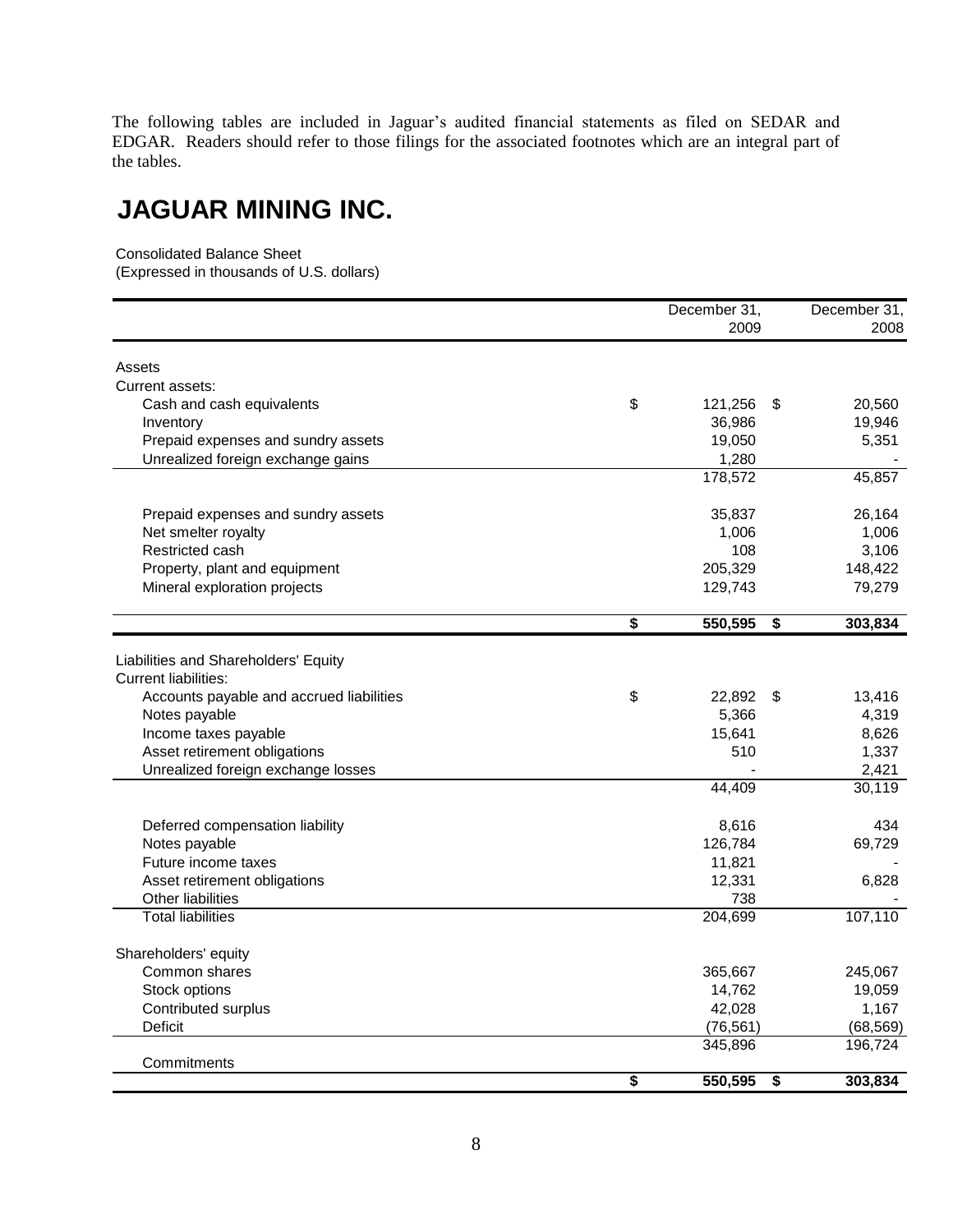# **JAGUAR MINING INC.**

Consolidated Statements of Operations and Comprehensive Loss (Expressed in thousands of U.S. dollars, except per share amounts)

|                                                               | Year Ended        | Year Ended      | Year Ended   |
|---------------------------------------------------------------|-------------------|-----------------|--------------|
|                                                               | December 31,      | December 31,    | December 31, |
|                                                               | 2009              | 2008            | 2007         |
| Gold sales                                                    | \$<br>140,734     | \$<br>93,657 \$ | 47,834       |
| <b>Production costs</b>                                       | (74, 287)         | (53, 610)       | (28, 313)    |
| Stock-based compensation                                      | (600)             | (24)            |              |
| Depletion and amortization                                    | (23, 264)         | (12, 669)       | (5,232)      |
| Gross profit                                                  | 42,583            | 27,354          | 14,289       |
| Operating expenses:                                           |                   |                 |              |
| Exploration                                                   | 3,079             | 3,536           | 2,365        |
| Stock-based compensation                                      | 10,644            | 1,238           | 10,750       |
| Administration                                                | 16,411            | 12,571          | 9,617        |
| Management fees                                               | 1,604             | 854             | 747          |
| Amortization                                                  | 452               | 264             |              |
| Accretion expense                                             | 786               | 490             | 138          |
| Other                                                         | 2,440             | 379             | 2,782        |
| Total operating expenses                                      | 35,416            | 19,332          | 26,399       |
| Income (loss) before the following                            | 7,167             | 8,022           | (12, 110)    |
| Loss on forward derivatives                                   |                   | 318             | 9,908        |
| Loss (gain) on forward foreign exchange derivatives           | (2,642)           | 2,623           | (3,690)      |
| Foreign exchange gain                                         | (17, 307)         | (2, 477)        | (2,280)      |
| Amortization of deferred financing expense                    |                   |                 |              |
| Interest expense                                              | 28,847            | 11,584          | 11,170       |
| Interest income                                               | (4,203)           | (3,850)         | (4,601)      |
| Gain on disposition of property                               | (2,043)           | (452)           | (381)        |
| Write down on Sabará property                                 | 3,522             |                 |              |
| Other non-operating expenses                                  | 145               |                 | 230          |
| Total other expenses                                          | 6,319             | 7,746           | 10,356       |
| Income (loss) before income taxes                             | 848               | 276             | (22, 466)    |
| Income taxes                                                  |                   |                 |              |
| Current income taxes                                          | 4,979             | 6,172           | 3,519        |
| Future income taxes (recovered)                               | 3,861             | (1,640)         | 1,675        |
| Total income taxes                                            | 8,840             | 4,532           | 5,194        |
| Net loss and comprehensive loss for the year                  | (7, 992)          | (4, 256)        | (27,660)     |
| Basic and diluted net loss per share                          | \$<br>$(0.10)$ \$ | $(0.07)$ \$     | (0.52)       |
| Weighted average number of common shares outstanding (Note16) | 76,410,916        | 62,908,676      | 53,613,175   |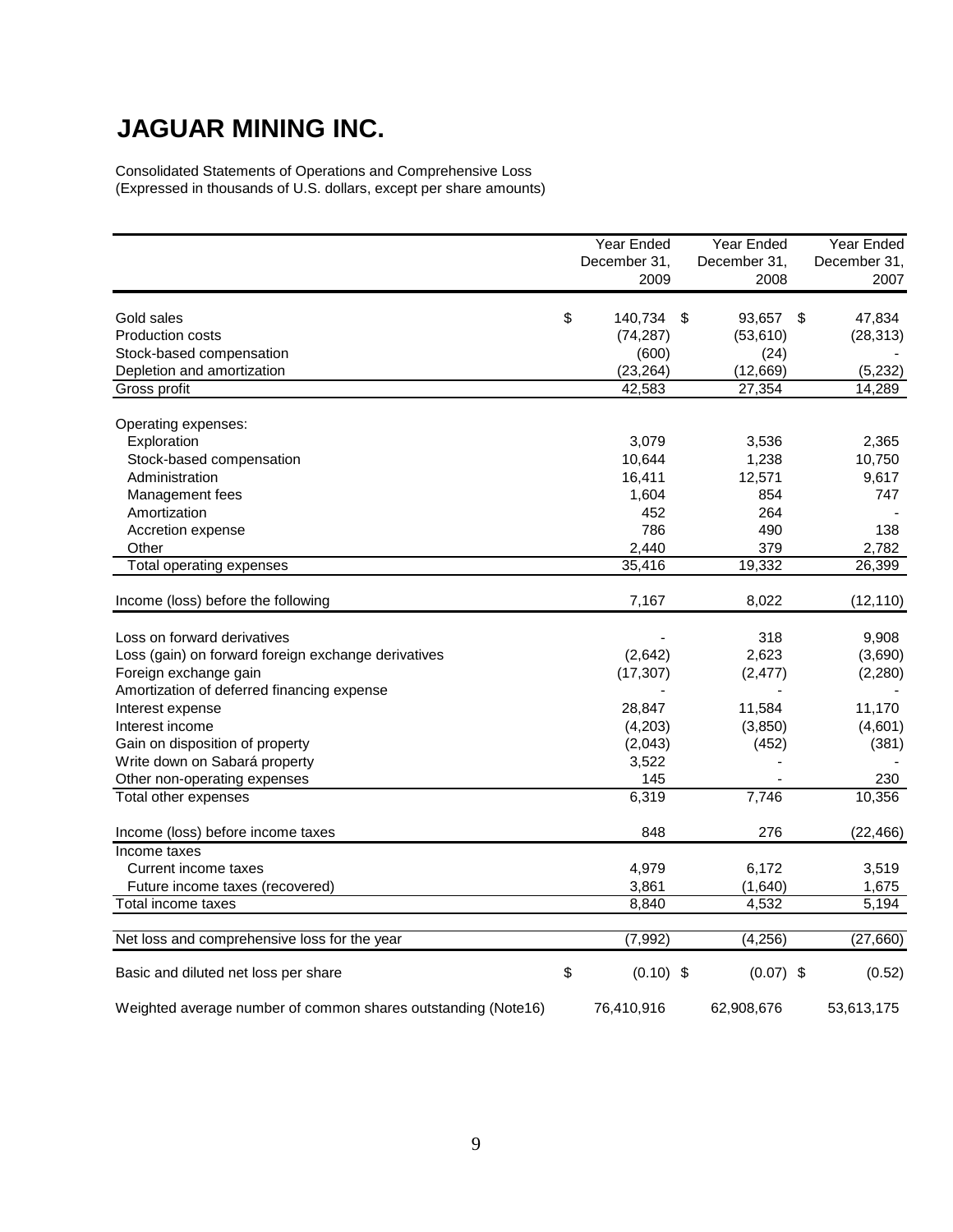### **JAGUAR MINING INC.**

Consolidated Statements of Cash Flows (Expressed in thousands of U.S. dollars)

|                                                           | Year Ended<br>December 31, | Year Ended<br>December 31, | Year Ended<br>December 31, |
|-----------------------------------------------------------|----------------------------|----------------------------|----------------------------|
|                                                           | 2009                       | 2008                       | 2007                       |
| Cash provided by (used in):                               |                            |                            |                            |
| Operating activities:                                     |                            |                            |                            |
| Net loss and comprehensive loss for the year              | \$<br>$(7,992)$ \$         | $(4,256)$ \$               | (27,660)                   |
| Items not involving cash:                                 |                            |                            |                            |
| Unrealized foreign exchange (gain) loss                   | (3,227)                    | (3,471)                    | 7,907                      |
| Stock-based compensation                                  | 7,962                      | 1,262                      | 10,750                     |
| Non-cash interest expense                                 | 15,320                     | 1,982                      | 2,953                      |
| Accretion expense                                         | 786                        | 490                        | 138                        |
| Future income taxes (recovered)                           | 3,861                      | (1,640)                    | 1,675                      |
| Depletion and amortization                                | 23,716                     | 12,933                     | 5,232                      |
| Write down on Sabará property (Note 9)                    | 3,522                      |                            |                            |
| Amortization of net smelter royalty                       |                            | 219                        | 310                        |
| Unrealized loss on forward sales derivatives              |                            |                            | 4,284                      |
| Unrealized loss (gain) on foreign exchange contracts      | (3,701)                    | 4,102                      | (972)                      |
| Gain on disposition of property                           |                            |                            | (381)                      |
| Reclamation expenditure                                   | (328)                      |                            | (157)                      |
| Change in non-cash operating working capital              |                            |                            |                            |
| Accounts receivable                                       |                            |                            | 1,742                      |
| Inventory                                                 | (11, 106)                  | (4, 361)                   | (2,624)                    |
| Prepaid expenses and sundry assets                        | (13, 612)                  | (14,200)                   | (11, 659)                  |
| Accounts payable and accrued liabilities                  | 9,707                      | 423                        | 6,991                      |
| Current taxes payable                                     | 7,015                      | 5,107                      | 2,928                      |
|                                                           | 31,923                     | (1, 410)                   | 1,457                      |
| Financing activities:                                     |                            |                            |                            |
| Issuance of common shares, special                        |                            |                            |                            |
| warrants and warrants, net                                | 114,294                    | 105,803                    | 30,138                     |
| Shares purchased for cancellation                         |                            | (6, 381)                   | (2,089)                    |
| Settlement of forward derivatives                         |                            | (14,500)                   |                            |
| Decrease (increase) in restricted cash                    | 2,998                      | (4)                        | 2,925                      |
| Repayment of debt                                         | (84, 614)                  | (18, 654)                  | (6,086)                    |
| Increase in debt                                          | 118,204                    | 3,848                      | 64,604                     |
| Other long term liabilities                               | 738<br>151,620             | 70,112                     | 89,492                     |
| Investing activities                                      |                            |                            |                            |
| Mineral exploration projects                              | (25, 200)                  | (37,087)                   | (27, 233)                  |
| Purchase of property, plant and equipment                 | (60, 300)                  | (52,210)                   | (35, 859)                  |
|                                                           | (85, 500)                  | (89, 297)                  | (63,092)                   |
|                                                           |                            |                            |                            |
| Effect of foreign exchange on non-U.S. dollar denominated |                            |                            |                            |
| cash and cash equivalents                                 | 2,653                      | (4, 556)                   | 3,095                      |
| Increase (decrease) in cash and cash equivalents          | 100,696                    | (25, 151)                  | 30,952                     |
| Cash and cash equivalents, beginning of year              | 20,560                     | 45,711                     | 14,759                     |
| Cash and cash equivalents, end of year                    | \$<br>121,256              | \$<br>20,560               | \$<br>45,711               |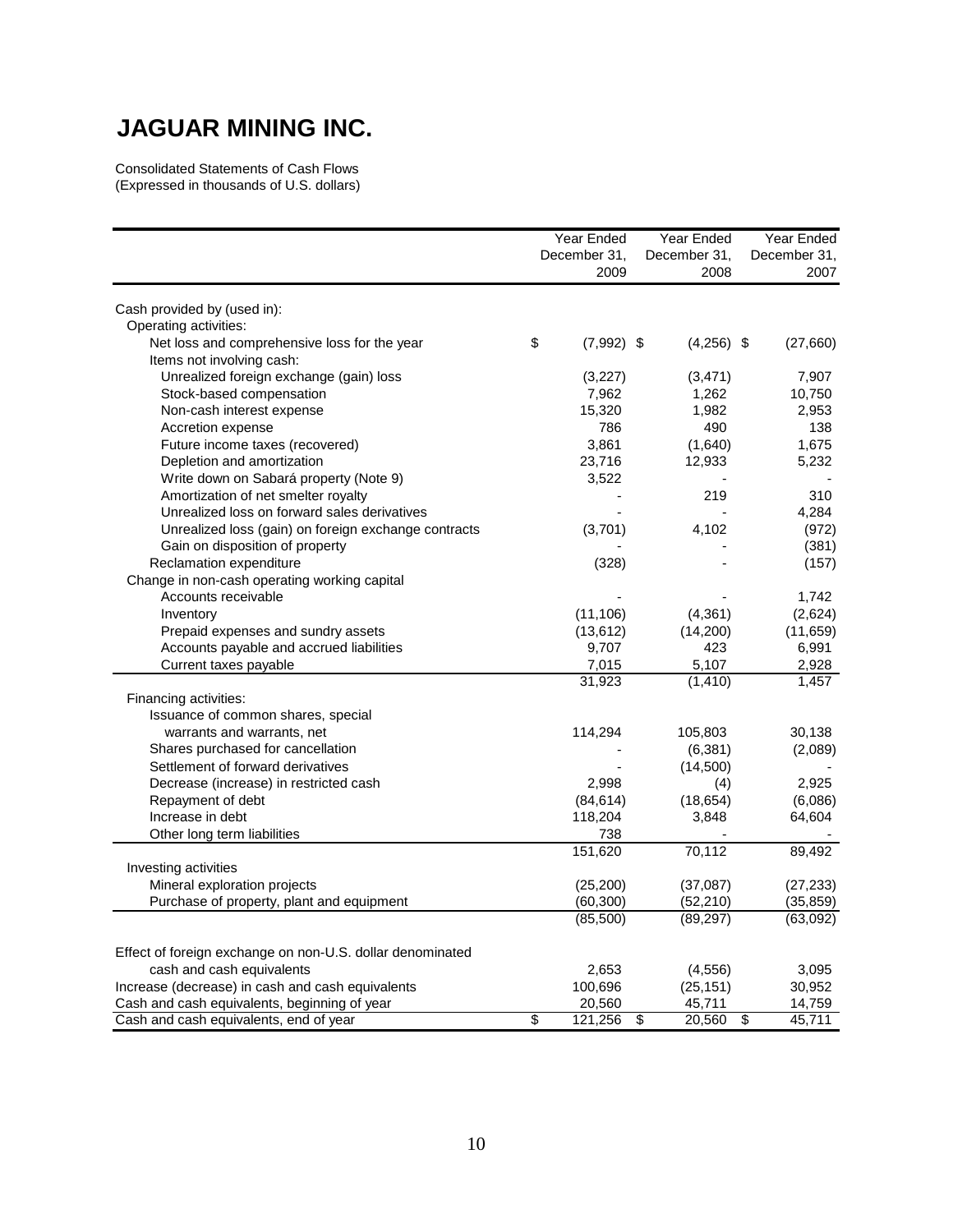### **Outlook**

The Company's production and cash operating costs for the year ended December 31, 2009 and 2010 estimates are as follows:

|                  | Actual                   | Actual                      | Estimated           | Estimated                   |
|------------------|--------------------------|-----------------------------|---------------------|-----------------------------|
| <b>Operation</b> | 2009                     | 2009                        | <b>FY 2010</b>      | <b>FY 2010</b>              |
|                  | <b>Production</b>        | <b>Cash Operating Costs</b> | <b>Production</b>   | <b>Cash Operating Costs</b> |
|                  | (oz)                     | $(\sqrt{$} / 0z)$           | (oz)                | $(\sqrt{$}$ /oz)            |
|                  |                          |                             |                     |                             |
| Turmalina        | 82,070                   | \$424                       | $95,000 - 101,000$  | $$480 - 490$                |
| Paciência        | 66,671                   | \$502                       | 75,000<br>$-81,000$ | $$495 - 510$                |
| Caeté            | $\overline{\phantom{a}}$ | $\overline{\phantom{a}}$    | 30,000<br>$-35,000$ | $$500 - 510$                |
| Total            | 148.742                  | \$459                       | $200.000 - 217.000$ | $$489 - 500$                |
| Sabará           | 6,360                    | \$680                       |                     |                             |
| Total            | 155,102                  | \$468                       | $200,000 - 217,000$ |                             |

*Notes*

- *1. Estimated 2010 cash operating costs based on R\$1.75 per \$1.00.*
- *2. The 2009 exchange rate was R\$2.04 per \$1.00.*
- *3. Sabará is a non-core/idle facility.*

### **Conference Call Details**

The Company will hold a conference call tomorrow, March 23 at 10:00 a.m. EDT, to discuss the results.

| From North America: | 800-218-5691         |
|---------------------|----------------------|
| International:      | 213-416-2192         |
| Replay:             |                      |
| From North America: | 800-675-9924         |
| International:      | 213-416-2185         |
| Replay ID:          | 32310                |
| Webcast:            | www.jaguarmining.com |
|                     |                      |

A presentation will be available prior to the call on the Company's homepage at [www.jaguarmining.com.](http://www.jaguarmining.com/)

### **About Jaguar Mining**

Jaguar is one of the fastest growing gold producers in Brazil with operations in a prolific greenstone belt in the state of Minas Gerais and has plans to develop the Gurupi Project in northern Brazil in the state of Maranhão. Jaguar is actively exploring and developing additional mineral resources at its approximate 575,000-acre land base in Brazil. The Company has no gold hedges in place thereby providing the leverage to gold prices directly to its investors. Additional information is available on the Company's website at [www.jaguarmining.com.](http://www.jaguarmining.com/)